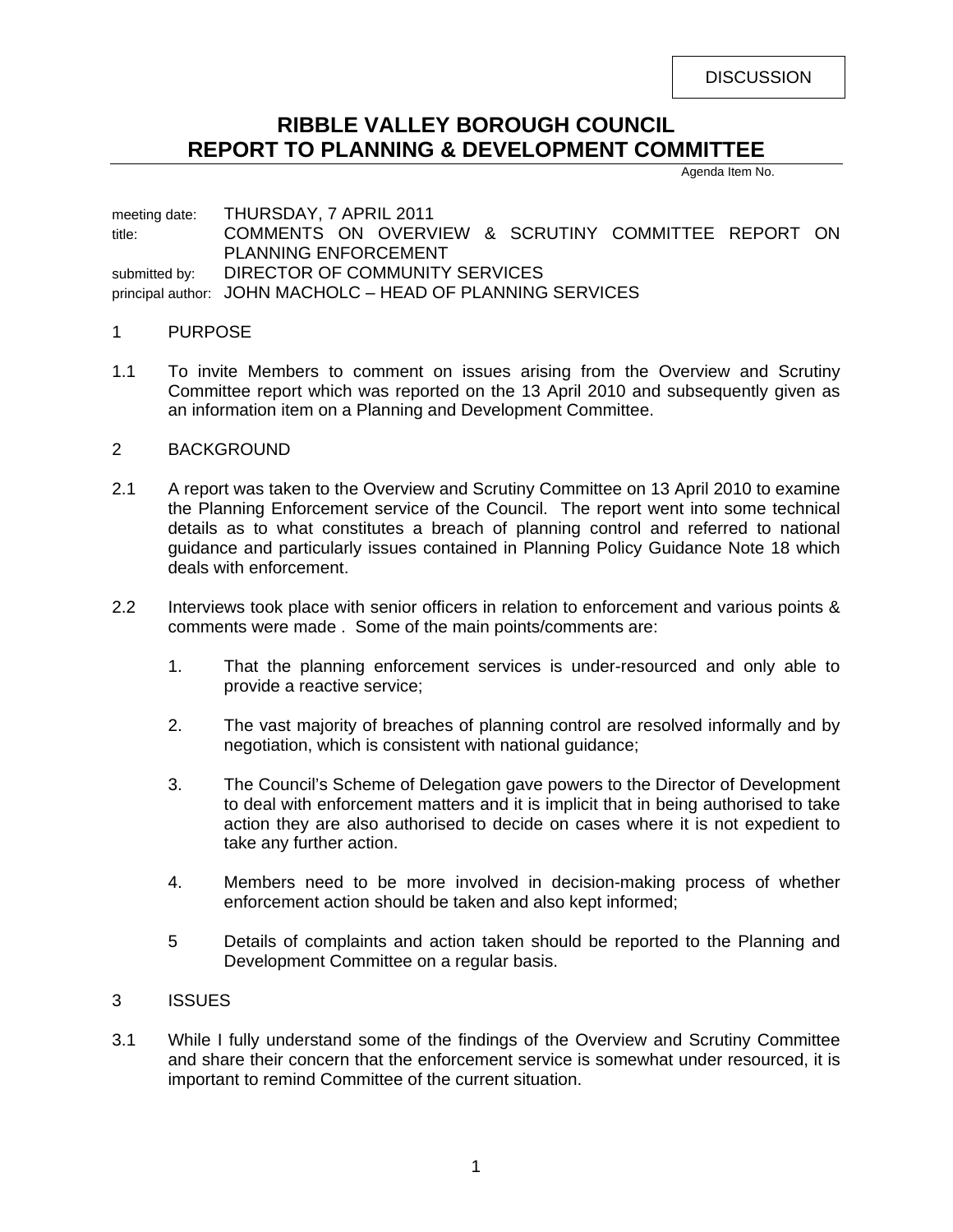- 3.2 Members will be aware that the Enforcement Officer retired from the Council in December 2010 and there has been no replacement of the post. Currently the Assistant Planning Officer, Claire Booth, working under the direction of the Senior Planning Officer Colin Sharpe who is responsible for the enforcement function, has taken on some of the enforcement duties whilst undertaking a significant planning caseload work. It was noted by Overview and Scrutiny Committee that there was significant additional tasks relating to administrative work such as the vetting of planning applications that were carried out by the Enforcement Officer. This work is now being carried out by administrative staff. If the post was retained, this would have enabled for the enforcement post to undertake more enforcement duties and allocate more time being proactive rather than reactive.
- 3.3 In relation to the ability to move forward it is important to recognise that to carry out the task adequately that the existing enforcement post which is currently frozen, should not be removed from the establishment. I am of the opinion that there would be significant benefits to retain this post and perhaps in a modified form with an officer also determining some planning applications which would allow a greater flexibility. It should be noted that the existing post in relation to the Assistant Planning Officer of Claire Booth is a fixed term contract currently expiring in March 2012.
- 3.4 I note the concerns of Overview and Scrutiny about insufficient updates on enforcement matters being reported to Committee and I do recognise that it is important to brief Members of key situations. Although there has not been a general update report of enforcement issues, various individual cases have been reported to Committee some for information and some for decision-making. Some of the long established Members will be aware that previously an enforcement update report was taken to Committee on a quarterly basis then reduced to 6 monthly basis and eventually an annual report was taken.
- 3.5 It is clear that there are limited resources available and as Head of Planning Services I am examining all options for utilizing the existing staff within the department together with those from other Directorates such as Building Control staff. It is evident that there could be significant benefits in working together more effectively.
- 3.6 I note that one of the points relates to the fact that Members should be both kept in touch and more actively involved in the decision-making on whether enforcement action needs to be taken. As previously mentioned when there is a significant matter I have taken reports to Planning and Development Committee to seek their agreement on whether or not to take action. I do not believe it would be practical or realistic or even of any benefit to take reports to Committee on all items when officers have decided not to take further action.

### **4 RECOMMENDED THAT COMMITTEE**

4.1 The views of Committee are sought on the issues raised both in the Overview and Scrutiny Report and issues raised in this report.

DIRECTOR OF COMMUNITY SERVICES